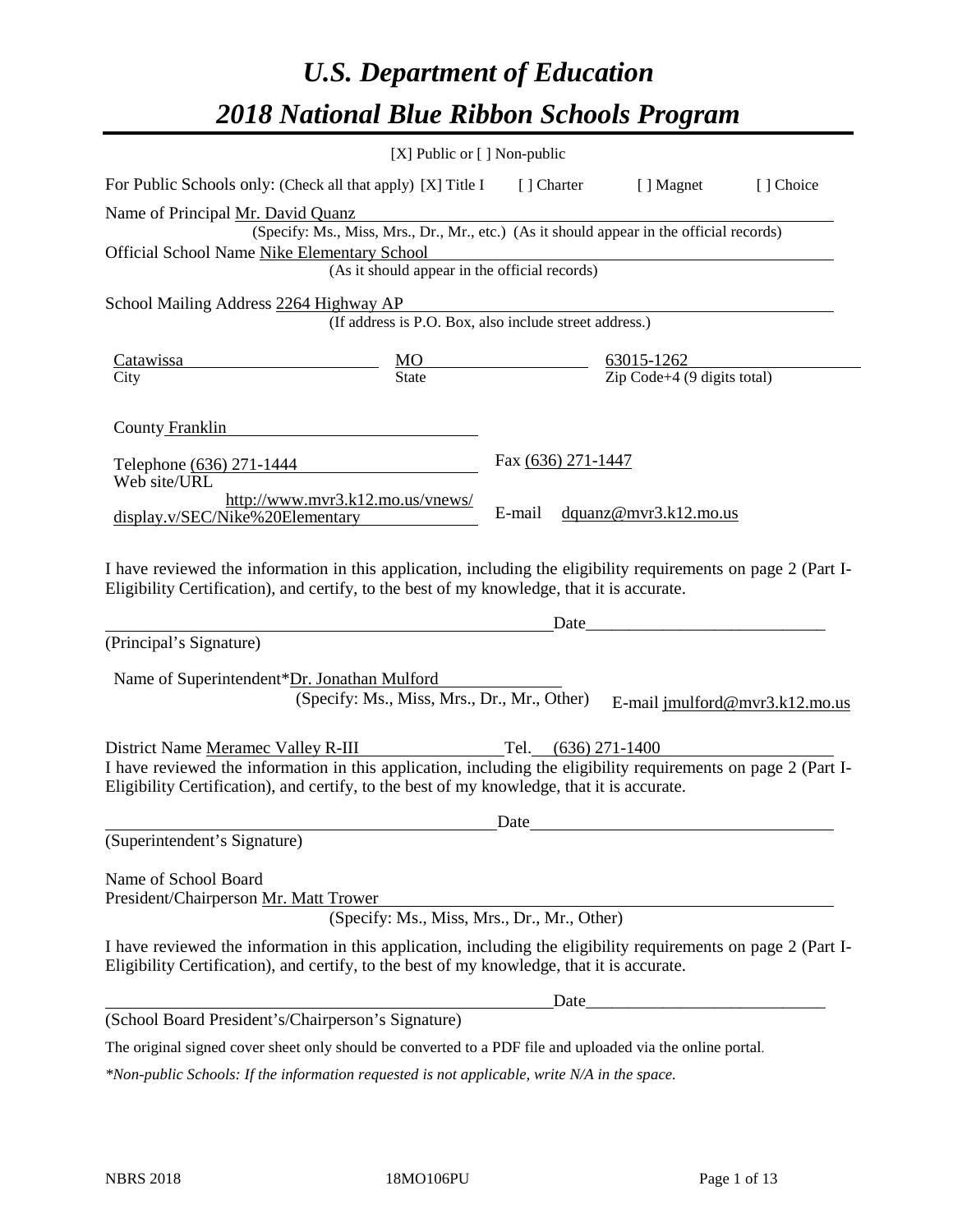The signatures on the first page of this application (cover page) certify that each of the statements below, concerning the school's eligibility and compliance with U.S. Department of Education and National Blue Ribbon Schools requirements, are true and correct.

- 1. The school configuration includes one or more of grades K-12. (Schools on the same campus with one principal, even a K-12 school, must apply as an entire school.)
- 2. All nominated public schools must meet the state's performance targets in reading (or English language arts) and mathematics and other academic indicators (i.e., attendance rate and graduation rate), for the all students group and all subgroups, including having participation rates of at least 95 percent using the most recent accountability results available for nomination.
- 3. To meet final eligibility, all nominated public schools must be certified by states prior to September 2018 in order to meet all eligibility requirements. Any status appeals must be resolved at least two weeks before the awards ceremony for the school to receive the award.
- 4. If the school includes grades 7 or higher, the school must have foreign language as a part of its curriculum.
- 5. The school has been in existence for five full years, that is, from at least September 2012 and each tested grade must have been part of the school for the past three years.
- 6. The nominated school has not received the National Blue Ribbon Schools award in the past five years: 2013, 2014, 2015, 2016, or 2017.
- 7. The nominated school has no history of testing irregularities, nor have charges of irregularities been brought against the school at the time of nomination. The U.S. Department of Education reserves the right to disqualify a school's application and/or rescind a school's award if irregularities are later discovered and proven by the state.
- 8. The nominated school has not been identified by the state as "persistently dangerous" within the last two years.
- 9. The nominated school or district is not refusing Office of Civil Rights (OCR) access to information necessary to investigate a civil rights complaint or to conduct a district-wide compliance review.
- 10. The OCR has not issued a violation letter of findings to the school district concluding that the nominated school or the district as a whole has violated one or more of the civil rights statutes. A violation letter of findings will not be considered outstanding if OCR has accepted a corrective action plan from the district to remedy the violation.
- 11. The U.S. Department of Justice does not have a pending suit alleging that the nominated school or the school district as a whole has violated one or more of the civil rights statutes or the Constitution's equal protection clause.
- 12. There are no findings of violations of the Individuals with Disabilities Education Act in a U.S. Department of Education monitoring report that apply to the school or school district in question; or if there are such findings, the state or district has corrected, or agreed to correct, the findings.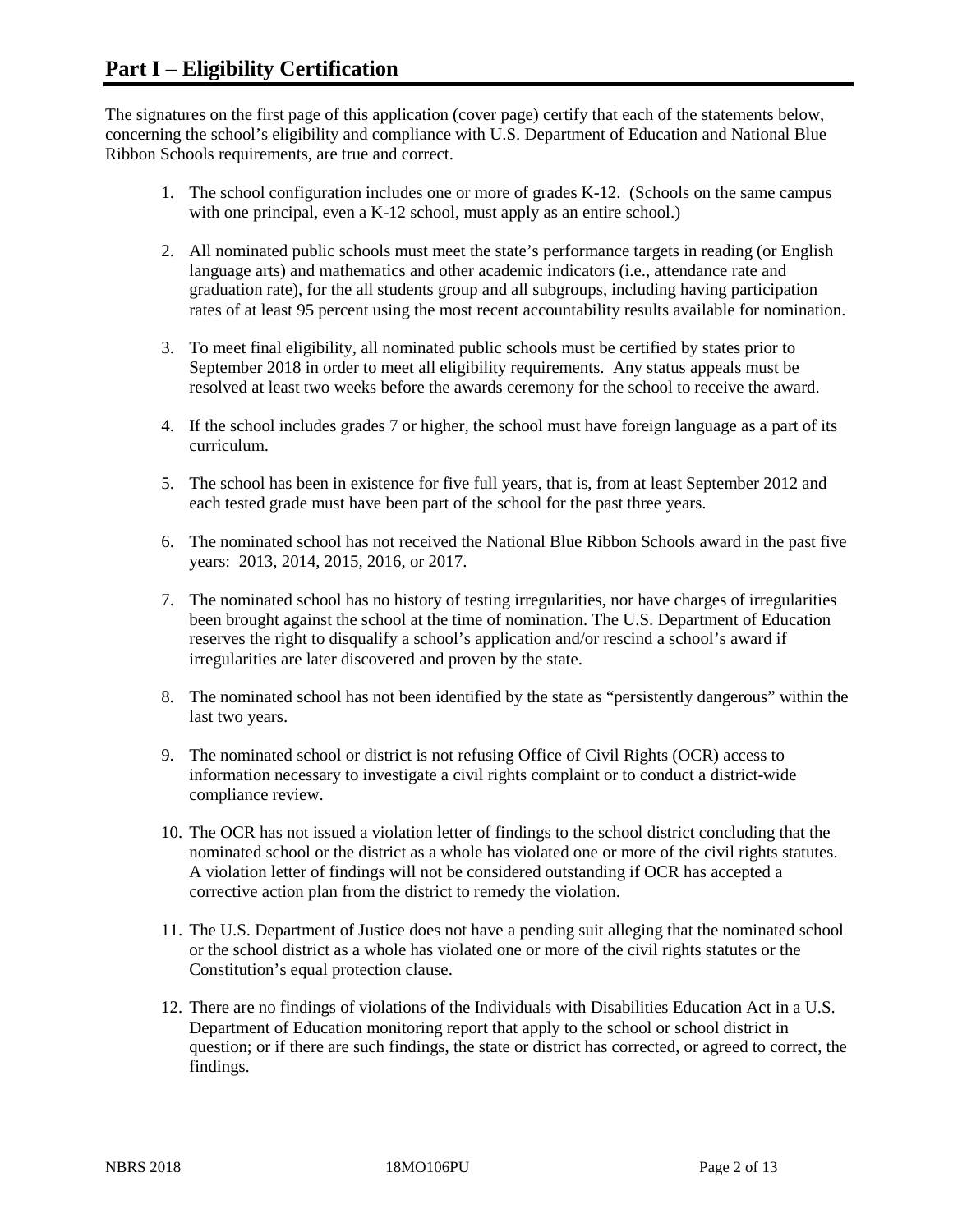#### **Data should be provided for the most recent school year (2017-2018) unless otherwise stated.**

#### **DISTRICT**

1. Number of schools in the district  $\frac{5}{2}$  Elementary schools (includes K-8) (per district designation): 2 Middle/Junior high schools 1 High schools 0 K-12 schools

8 TOTAL

**SCHOOL** (To be completed by all schools)

2. Category that best describes the area where the school is located:

[] Urban or large central city

[ ] Suburban

[X] Rural or small city/town

3. Number of students as of October 1, 2017 enrolled at each grade level or its equivalent in applying school:

| Grade                           | # of         | # of Females | <b>Grade Total</b> |
|---------------------------------|--------------|--------------|--------------------|
|                                 | <b>Males</b> |              |                    |
| <b>PreK</b>                     | 0            | 0            | 0                  |
| K                               | 14           | 9            | 23                 |
| $\mathbf{1}$                    | 12           | 11           | 23                 |
| $\overline{2}$                  | 7            | 12           | 19                 |
| 3                               | 12           | 10           | 22                 |
| 4                               | 17           | 10           | 27                 |
| 5                               | 9            | 13           | 22                 |
| 6                               | 0            | 0            | 0                  |
| 7                               | 0            | 0            | 0                  |
| 8                               | 0            | 0            | 0                  |
| 9                               | 0            | 0            | 0                  |
| 10                              | 0            | 0            | 0                  |
| 11                              | 0            | 0            | 0                  |
| 12 or higher                    | 0            | 0            | 0                  |
| <b>Total</b><br><b>Students</b> | 71           | 65           | 136                |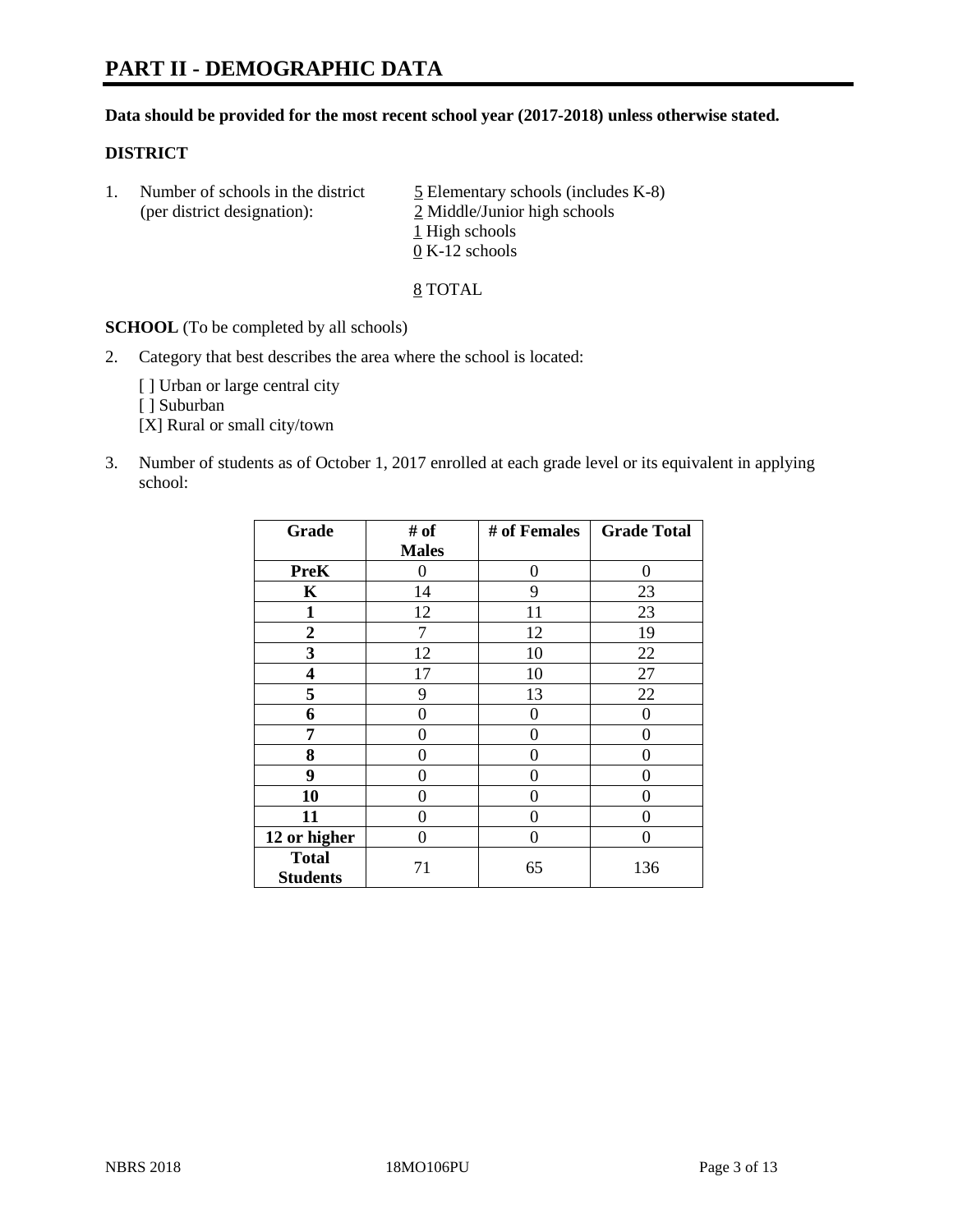the school: 0 % Asian

4. Racial/ethnic composition of  $1\%$  American Indian or Alaska Native 1 % Black or African American 0 % Hispanic or Latino 0 % Native Hawaiian or Other Pacific Islander 93 % White 5 % Two or more races **100 % Total**

(Only these seven standard categories should be used to report the racial/ethnic composition of your school. The Final Guidance on Maintaining, Collecting, and Reporting Racial and Ethnic Data to the U.S. Department of Education published in the October 19, 2007 *Federal Register* provides definitions for each of the seven categories.)

5. Student turnover, or mobility rate, during the 2016 – 2017 school year: 15%

If the mobility rate is above 15%, please explain.

This rate should be calculated using the grid below. The answer to (6) is the mobility rate.

| <b>Steps For Determining Mobility Rate</b>         | Answer |
|----------------------------------------------------|--------|
| $(1)$ Number of students who transferred to        |        |
| the school after October 1, 2016 until the         | 4      |
| end of the 2016-2017 school year                   |        |
| (2) Number of students who transferred             |        |
| <i>from</i> the school after October 1, 2016 until | 16     |
| the end of the 2016-2017 school year               |        |
| (3) Total of all transferred students [sum of      | 20     |
| rows $(1)$ and $(2)$ ]                             |        |
| (4) Total number of students in the school as      |        |
| of October 1, 2016                                 | 136    |
| (5) Total transferred students in row (3)          |        |
| divided by total students in row (4)               | 0.15   |
| $(6)$ Amount in row $(5)$ multiplied by 100        | 15     |

6. English Language Learners (ELL) in the school:  $0\%$ 

0 Total number ELL

Specify each non-English language represented in the school (separate languages by commas):

7. Students eligible for free/reduced-priced meals: 63 % Total number students who qualify: 85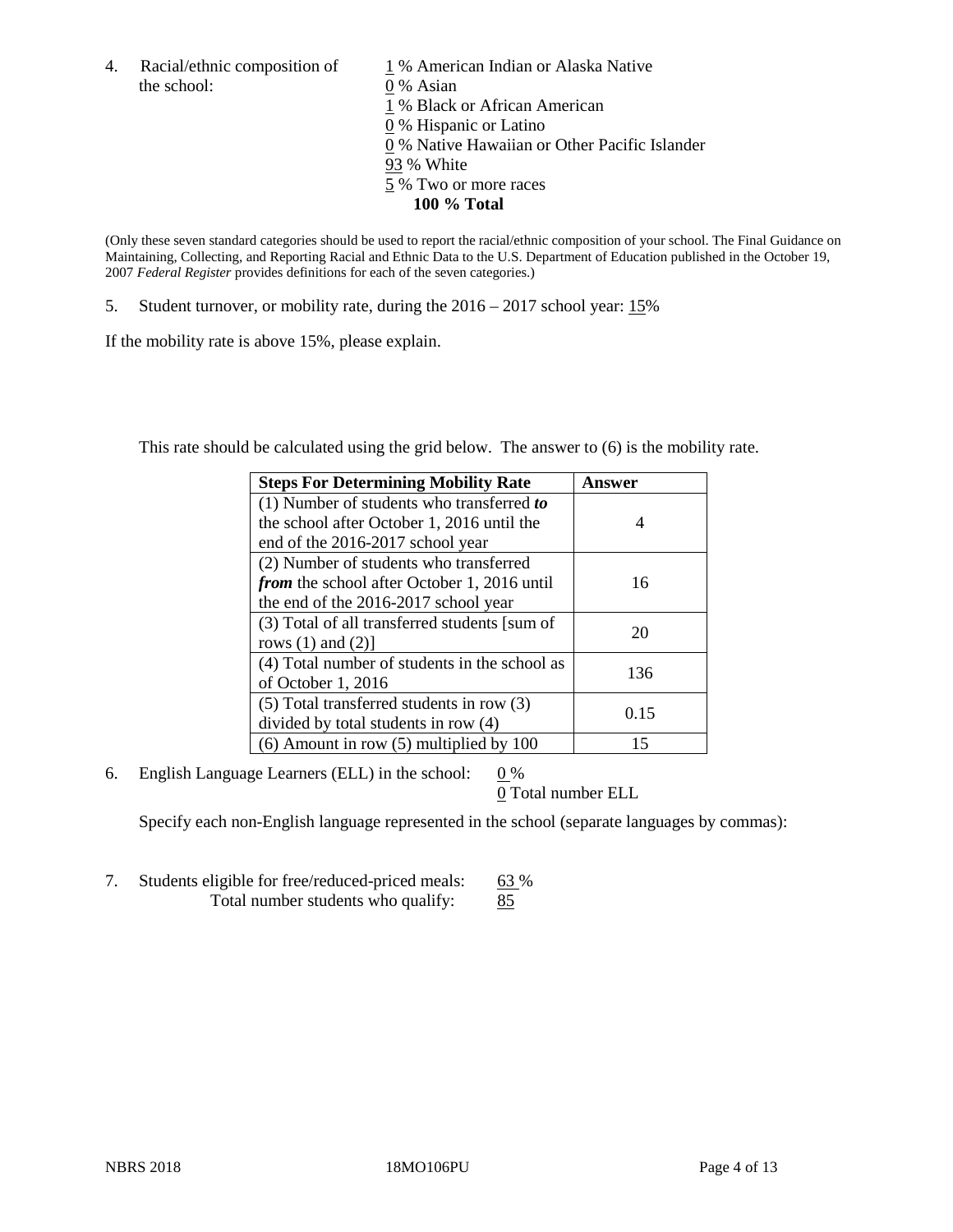31 Total number of students served

Indicate below the number of students with disabilities according to conditions designated in the Individuals with Disabilities Education Act. Do not add additional conditions. It is possible that students may be classified in more than one condition.

| 2 Autism                  | 0 Multiple Disabilities                 |
|---------------------------|-----------------------------------------|
| 0 Deafness                | 0 Orthopedic Impairment                 |
| 0 Deaf-Blindness          | 4 Other Health Impaired                 |
| 0 Developmentally Delayed | 7 Specific Learning Disability          |
| 1 Emotional Disturbance   | 14 Speech or Language Impairment        |
| 1 Hearing Impairment      | 0 Traumatic Brain Injury                |
| 3 Intellectual Disability | 0 Visual Impairment Including Blindness |

- 9. Number of years the principal has been in her/his position at this school:  $\underline{0}$
- 10. Use Full-Time Equivalents (FTEs), rounded to nearest whole numeral, to indicate the number of school staff in each of the categories below:

|                                                                                                                                                                                                                                | <b>Number of Staff</b> |
|--------------------------------------------------------------------------------------------------------------------------------------------------------------------------------------------------------------------------------|------------------------|
| Administrators                                                                                                                                                                                                                 |                        |
| Classroom teachers including those<br>teaching high school specialty<br>subjects, e.g., third grade teacher,<br>history teacher, algebra teacher.                                                                              | 6                      |
| Resource teachers/specialists/coaches<br>e.g., reading specialist, science coach,<br>special education teacher, technology<br>specialist, art teacher, etc.                                                                    | 3                      |
| Paraprofessionals under the<br>supervision of a professional<br>supporting single, group, or classroom<br>students.                                                                                                            | 1                      |
| Student support personnel<br>e.g., guidance counselors, behavior<br>interventionists, mental/physical<br>health service providers,<br>psychologists, family engagement<br>liaisons, career/college attainment<br>coaches, etc. |                        |

11. Average student-classroom teacher ratio, that is, the number of students in the school divided by the FTE of classroom teachers, e.g.,  $22:1$  21:1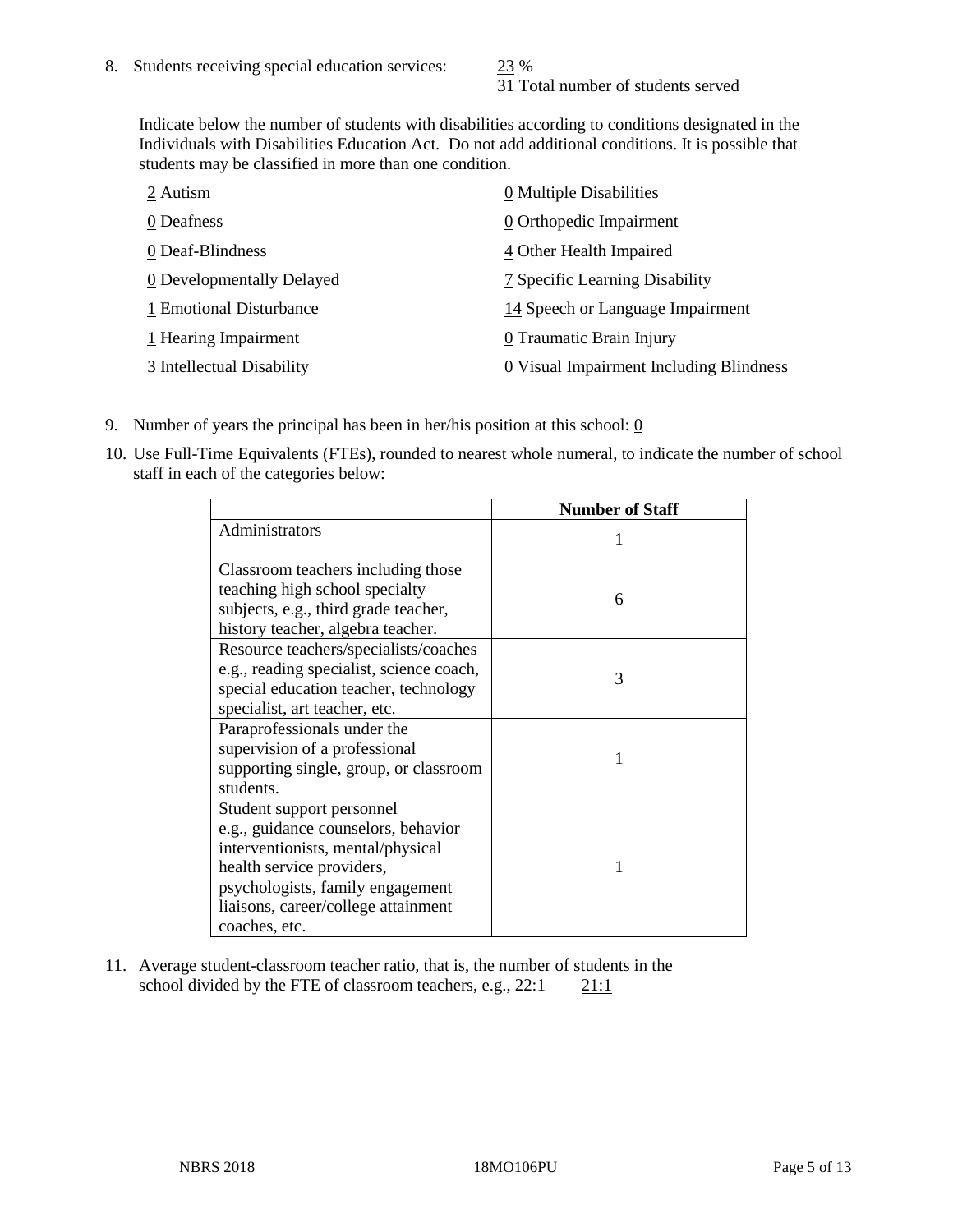12. Show daily student attendance rates. Only high schools need to supply yearly graduation rates.

| <b>Required Information</b> | 2016-2017 | $2015 - 2016$ | 2014-2015 | 2013-2014 | 2012-2013 |
|-----------------------------|-----------|---------------|-----------|-----------|-----------|
| Daily student attendance    | 96%       | 96%           | 94%       | 96%       | 95%       |
| High school graduation rate | 0%        | 0%            | 0%        | 9%        | 0%        |

#### 13. **For high schools only, that is, schools ending in grade 12 or higher.**

Show percentages to indicate the post-secondary status of students who graduated in Spring 2017.

| <b>Post-Secondary Status</b>                  |              |
|-----------------------------------------------|--------------|
| Graduating class size                         |              |
| Enrolled in a 4-year college or university    | 0%           |
| Enrolled in a community college               | 0%           |
| Enrolled in career/technical training program | 0%           |
| Found employment                              | 0%           |
| Joined the military or other public service   | 0%           |
| Other                                         | $\gamma_{0}$ |

14. Indicate whether your school has previously received a National Blue Ribbon Schools award. Yes No X

If yes, select the year in which your school received the award.

15. In a couple of sentences, provide the school's mission or vision statement.

Nike Knights are champions who can achieve their goals, while growing academically, socially, and emotionally in order to positively contribute to their communities.

16. **For public schools only**, if the school is a magnet, charter, or choice school, explain how students are chosen to attend.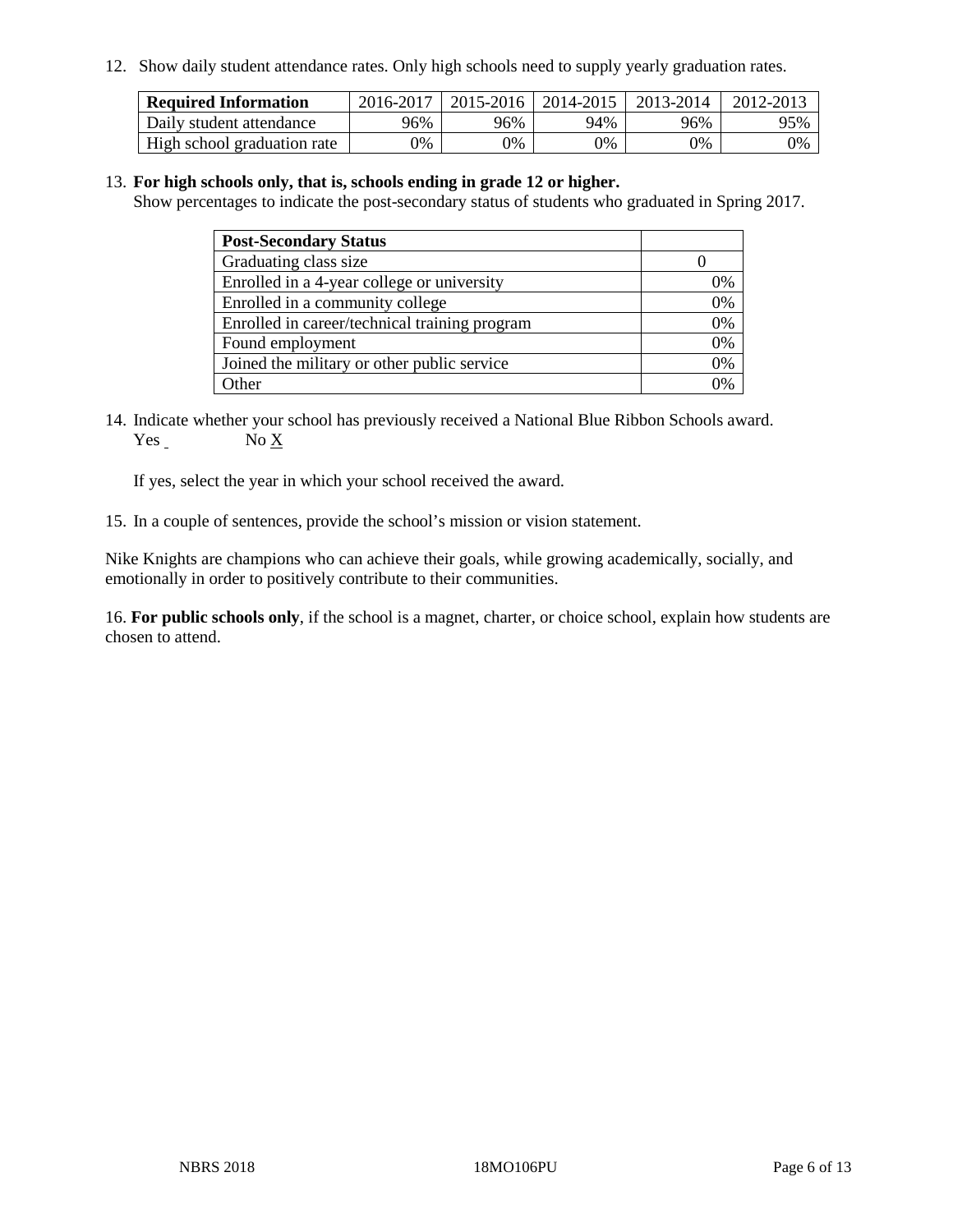## **PART III – SUMMARY**

Nike Elementary is a rural school located in Catawissa, Missouri in Franklin County. The school was built in 1990 and was formerly a missile base for the United States Army during the Vietnam War. The community that Nike serves is that of rural blue-collar workers and farmers. The community has seen a consistent decline in population due to the lack of trade jobs since the closing of the Chrysler Plant in Fenton, Missouri. This is a contributing factor to Nike's high mobility rate. A majority of Nike's parents do not work in the community as there is a lack of job opportunities in the Catawissa area. The school district is the largest employer in the area, however, 84% of the employees at Nike Elementary live outside of the Nike Elementary attendance boundary.

Nike's vision is that Nike Knights are champions who can achieve their goals, while growing academically, socially, and emotionally in order to positively contribute to their communities. Nike staff live out our vision daily with their mission that Nike staff will develop a safe and nurturing learning environment, deliver lessons based on data, and exhibit the 7 Habits of Highly Effective People. Nike students' mission is to help maintain a safe and nurturing learning environment, set SMART goals, and exhibit the 7 Habits of Highly Effective Students. Each classroom displays the 7 Habits in the classroom and what the 7 Habits look and feel like for that classroom.

Nike has implemented the Leader in Me Program which has supported and advanced the social-emotional learning of students and families. Nike Knights participate in identifying the 7 Habits of Highly Effective Students in each other which supports their understanding and creates real-world application of the 7 Habits. The 7 Habits are blended with John Hattie's Assessment Capable Learners which supports the 7 Habits of Highly Effective Students. Each class sets learning goals and tracks and monitors progress as a whole and as individuals. Each student focuses on their learning goal and plans to achieve it.

Highlights of our school would include participating in Junior Achievement, Girls on the Run, Intramural Sports, School Age Child Care, 5th Grade D.A.R.E Program, Hero Day (9/11), Veterans Day program, Pennies for Patients, Thanksgiving Food Drive, Red Ribbon Week, Box Tops for Education, Coke Gives, Ronald McDonald Tab Collection, and Missouri Day. These learning experiences and service projects provide a connection to foundational experiences that will impact our students as adults, which in turn, benefits the community in which they live. The Junior Achievement program helps reinforce collaboration and teamwork with peers and provides increased opportunities for students to practice skills. Students participate in the annual observance of Missouri Day which provides them with a rich history of their state and the Greater St. Louis area in which they live.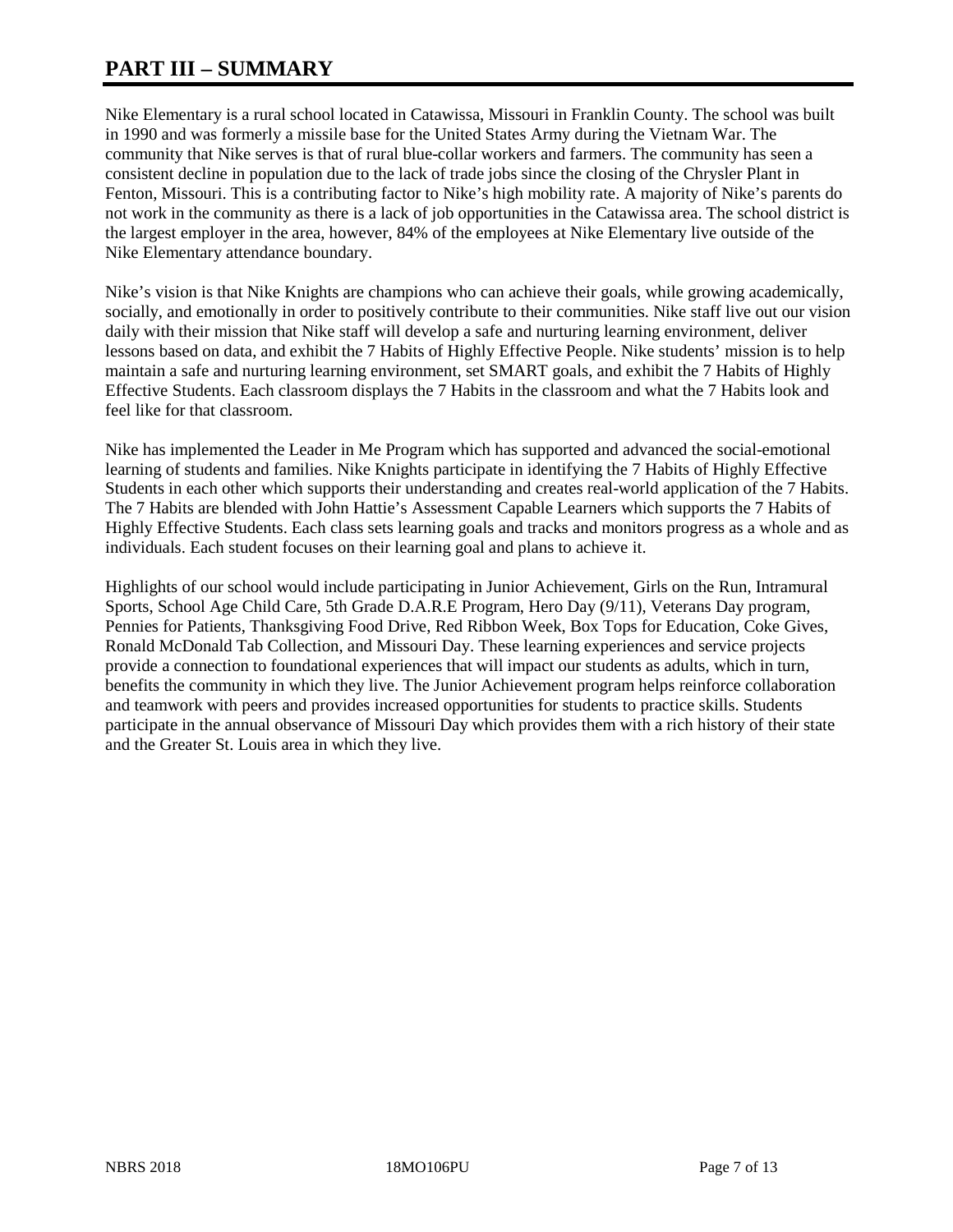## **1. Core Curriculum:**

The Meramec Valley R-III core curriculum is aligned to the Missouri teaching and learning standards, which are rooted in the Common Core. Using the Missouri teaching and learning standards as a foundation, each grade level designed a scope and sequence to ensure that students are instructed on the specified learning standards for that content area and grade level. Grade Level Teams from across the district meet quarterly, during district professional development days to review formative data and pacing of instruction.

Students learn foundational skills in reading/English Language Arts through an anchor text each week. Teachers use the anchor text to introduce skills and provide examples that guide students through mastery. During this time, teachers provide targeted feedback and students participate in learning opportunities for independent and group practice. Students participate in cross-grade peer review in 4th and 5th grade to implement skills taught during the writing process. Students may use digital resources both at school and home as a means of practice and review.

The foundational skills in mathematics are acquired through direct instruction by the teacher utilizing the 5E instructional model The 5E instructional model ensures that students engage, explore, explain, elaborate, and evaluate. Classroom teachers introduce skills to students by using manipulatives and models and then guide students through the learning process to mastery. Teachers and students develop anchor charts to help support mastery of the skill or concept. Students may use digital resources both at school and home as a means of practice and review.

Students acquire science foundational skills within structured inquiry-based settings. Students are introduced to an idea using an essential question. Teachers then facilitate inquiry-based learning for students to be able to answer the essential question. Teachers conduct STEM activities in an empty classroom that is set-up for experiments to support the inquiry-based framework. Teachers facilitate student learning as they use the resource to discover the foundational skills being taught.

Students learn foundational skills in social studies through direct instruction. Teachers use the resource to facilitate students' learning of factual knowledge and to make connections between the goals and dreams of their forefathers and themselves. The social studies curriculum is partnered with Junior Achievement which supports the Missouri teaching and learning standards for social studies. These learning opportunities provide support for learners in their setting of individual goals for learning and life.

To increase student engagement and advance academic achievement, teachers are implementing a flipped classroom approach. Students who have demonstrated self-efficacy work independently with the curriculum resources during direct instruction throughout the room. Students meet with the teacher during station work to demonstrate their mastery of the learning objective. This enables the teacher to assess students' understanding and clarify any misconceptions that the students might have. If a student struggles with a concept during the flipped classroom, they can join the direct instruction that is occurring in the classroom. Teachers also consistently use Turn-and-Talk, which is a cooperative learning strategy, during instruction to create time for students to discuss the content and explain their thinking to a peer. This peer interaction helps increase student participation and level of understanding.

### **2. Other Curriculum Areas:**

Nike Knights participate in Physical Education, Health, Music, Art, Guidance, and Library Media. Each of the other curriculum areas support the development of the whole child. They support student learning through avenues not typically seen in the general education setting.

Physical Education curriculum supports the core curriculum by integrating grade level specific skills into the physical education environment. The Physical Education curriculum also supports Leader in Me and the 7 Habits allowing students to generalize skills outside the regular classroom setting. Kindergarten through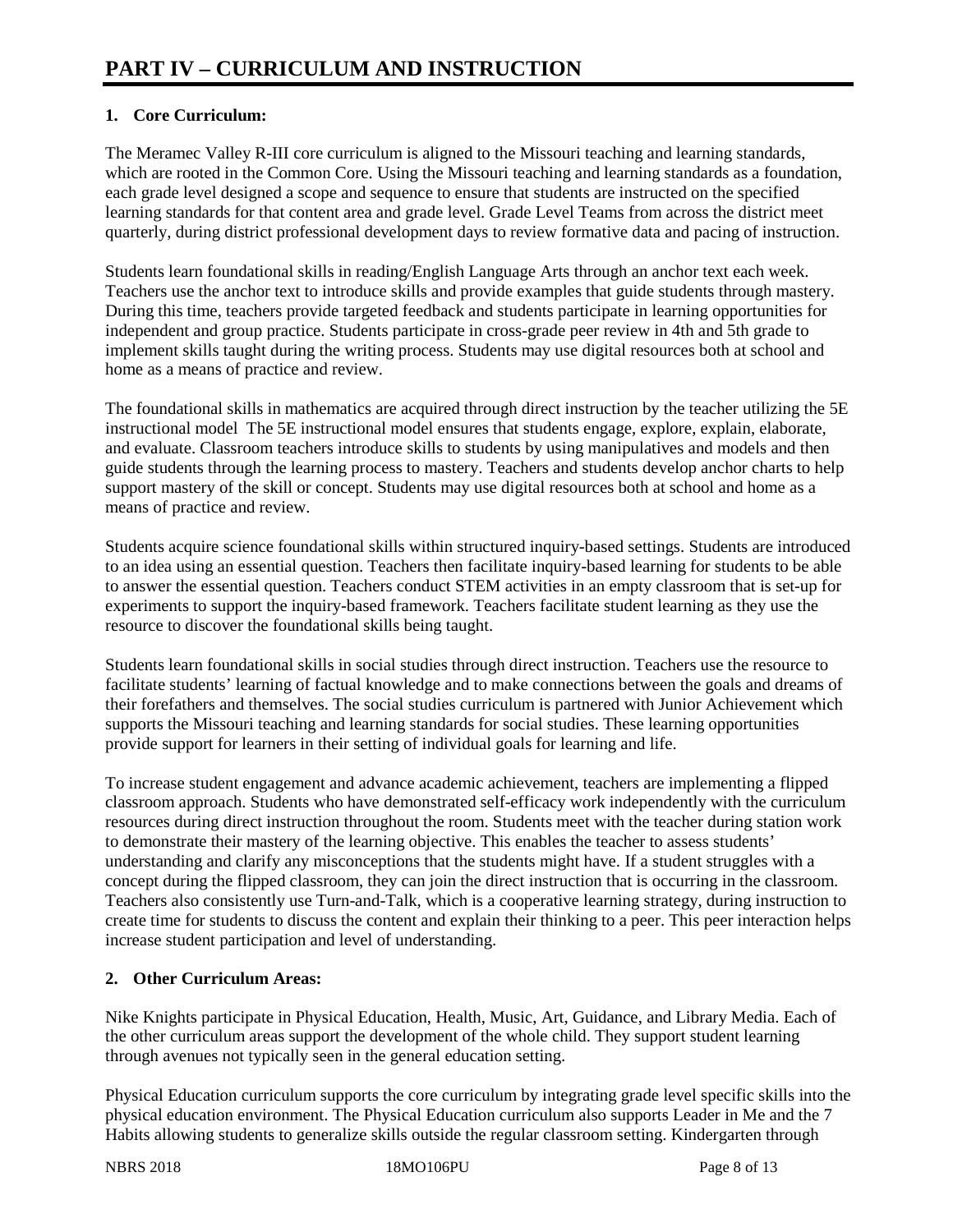Fifth grade students participate in the Physical Education curriculum for thirty minutes, two times per week.

Nike's Health curriculum begins at Grade 2 and connects the Living Science curriculum to students' everyday lives. Students learn about forming good habits which can impact their daily success. At each grade level, the curriculum begins to dig deeper into the human body systems and how they work together. The Health curriculum spirals each year becoming more complex through Grade 5. Second through Fifth grade students participate in the Health curriculum for thirty minutes once a week.

The Music curriculum supports the core curriculum in a variety of ways. The K-2 program uses picture books to introduce music skills and concepts to students. Students learn about the science of sound and why different objects make either a high or low pitched sound. This cross-curricular support enables students to make connections between abstract science concepts and real-world applications.Mathematics is supported when students in the 3-5 program compose original pieces of music. Their note choice and timing in each measure must match which provides connections to whole numbers and fractions.

Nike's Art curriculum supports students through cross-curricular connections using project-based learning. Students are exposed to a variety of cultures using the art and art history of each culture. Students reflect on comparisons to their own cultures to create a broader awareness of the world beyond their immediate surroundings. The art curriculum supports the core curriculum in providing alternative forms of assessment for students to demonstrate their understanding of a concept or skill and allows them to shine in nonacademic areas. Kindergarten through Fifth grade students participate in the Music curriculum for thirty minutes, two times per week

The Nike Guidance curriculum focuses on Leader in Me and the 7 Habits of Highly Effective Students. During this time, the counselor provides direct instruction and skill practice, through role play and practice with peers, allowing students to generalize and apply the tenets of this program to their lives. Kindergarten through Fifth grade students participate in the Guidance curriculum for thirty minutes once a week.

The Library Media curriculum supports student learning through cross-curricular connections. A major focus area of the Library Media Center is supporting foundational reading skills and comprehension. The K-2 program supports students in selecting books that they can read and independently complete a Scholastic Reading Counts quiz to convey comprehension. Students are also taught the basics of digital citizenship. The 3-5 program continues the focus of the K-2 program, and expands the digital learning curriculum. Students are introduced to reliable and valid research practices, fact-finding, and applied learning in a digital setting. The program provides students with a realistic approach to 21st-century technology skills. Kindergarten through Fifth grade students participate in the Library Media curriculum for forty-five minutes once a week.

#### **3. Instructional Methods, Interventions, and Assessments:**

For each core curriculum area, Nike teachers use the workshop model to support learning for every student. During whole group instruction, teachers use formative assessments such as fist of 5, student whiteboards, and observational notes to determine how students will be grouped during station work. Station work is varied and scaffolded to support student skill mastery. Station work is scaffolded to provide opportunities for students to grow in their mastery of the skill. Station work begins at a Depth of Knowledge level one Recall up to a Depth of Knowledge level three Strategic Thinking. During this time, the teacher is able to provide individualized instruction in small focused groups or one-on-one to remediate or challenge students.

Teachers use a variety of assessments each week to design learning experiences that meet students' learning needs. Each core curriculum resource includes formative assessments built into the daily lessons. Teachers use these to help guide students to the appropriate learning station during independent practice. The English Language Arts resource has a pre-assessment, which students use to set SMART learning goals for the week. Students take the post-assessment at the end of the week and students then reflect on their goal and progress. Teachers conference with students monthly to discuss long-range goal setting based on student's weekly goals and progress. Students are able to immediately see their progress as they work through new concepts to mastery.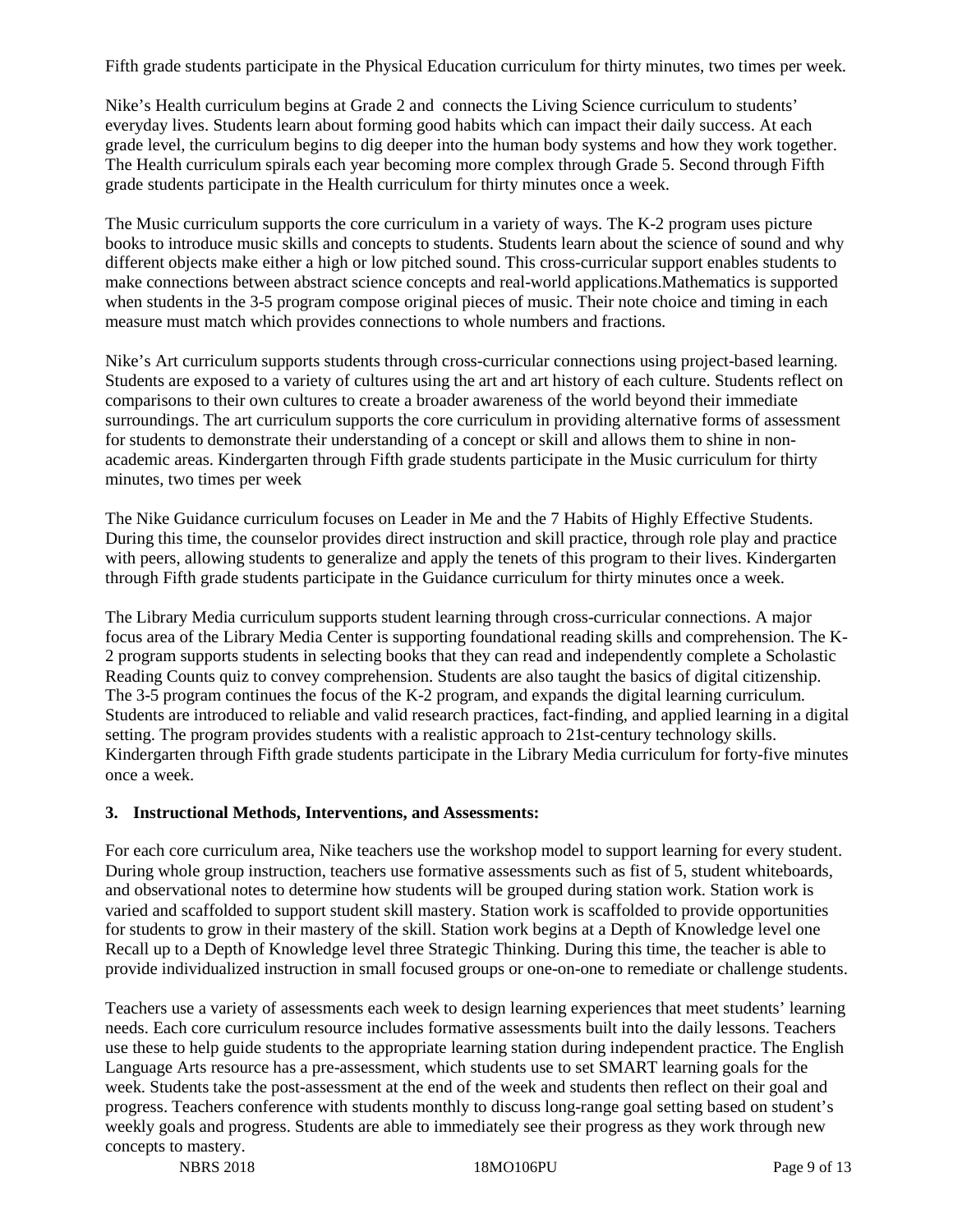The Nike teachers meet monthly with the Response to Intervention (RTI) team to review student data. The Response to Intervention team consists of the classroom teacher, special education teacher, school counselor, reading specialist, and building principal. As a team, formative data is reviewed that is provided by the classroom teacher. Interventions are identified for students not meeting academic or behavior expectations. The team reviews Tier I instruction and practices to ensure Tier I is being taught with fidelity. Then the team designs a Tier II intervention. The team identifies a foundational skill or an antecedent of the behavior and then designs a six-week intervention to address the identified need. This process is repeated throughout the school year. If a student is unsuccessful with an intervention, a new intervention is implemented and the rate and frequency are adjusted to continue to support the student in closing the learning gap. Tier II interventions occur in the general education setting in a small group teaching environment. If a student, after two rounds of Tier II interventions is not making progress with a specific skill, a Tier III intervention is developed. Tier III interventions are delivered daily by an additional staff member. Specials teachers are used to help support Tier III interventions, capitalizing on their relationship with the student. All RTI data is collected and documented in the students' RTI plan.

Meramec Valley R-III participates in Collaborative Work grant offered by the Missouri Department of Elementary and Secondary Education. This grant work focuses on growing teachers in their instructional practices to increase student outcomes. Nike Elementary has been a part of this grant for the past six years. Nike Elementary has used this opportunity to increase teacher capacity in Assessment Capable Learner practices to increase student efficacy. Nike Elementary has also implemented Data Team Meetings three times a year. A Data Team Meeting provides opportunities for teacher to present their classroom data to the team. The teacher identifies glows and grows in their classroom and owns their students' achievements. Nike maintains its capacity to be a high performing school because of the multiple systems that are in place to support student achievement. Nike's RTI program, Leader in Me, and Assessment Capable Learners, create an environment where each student has a personal and tangible connection to learning in the classroom.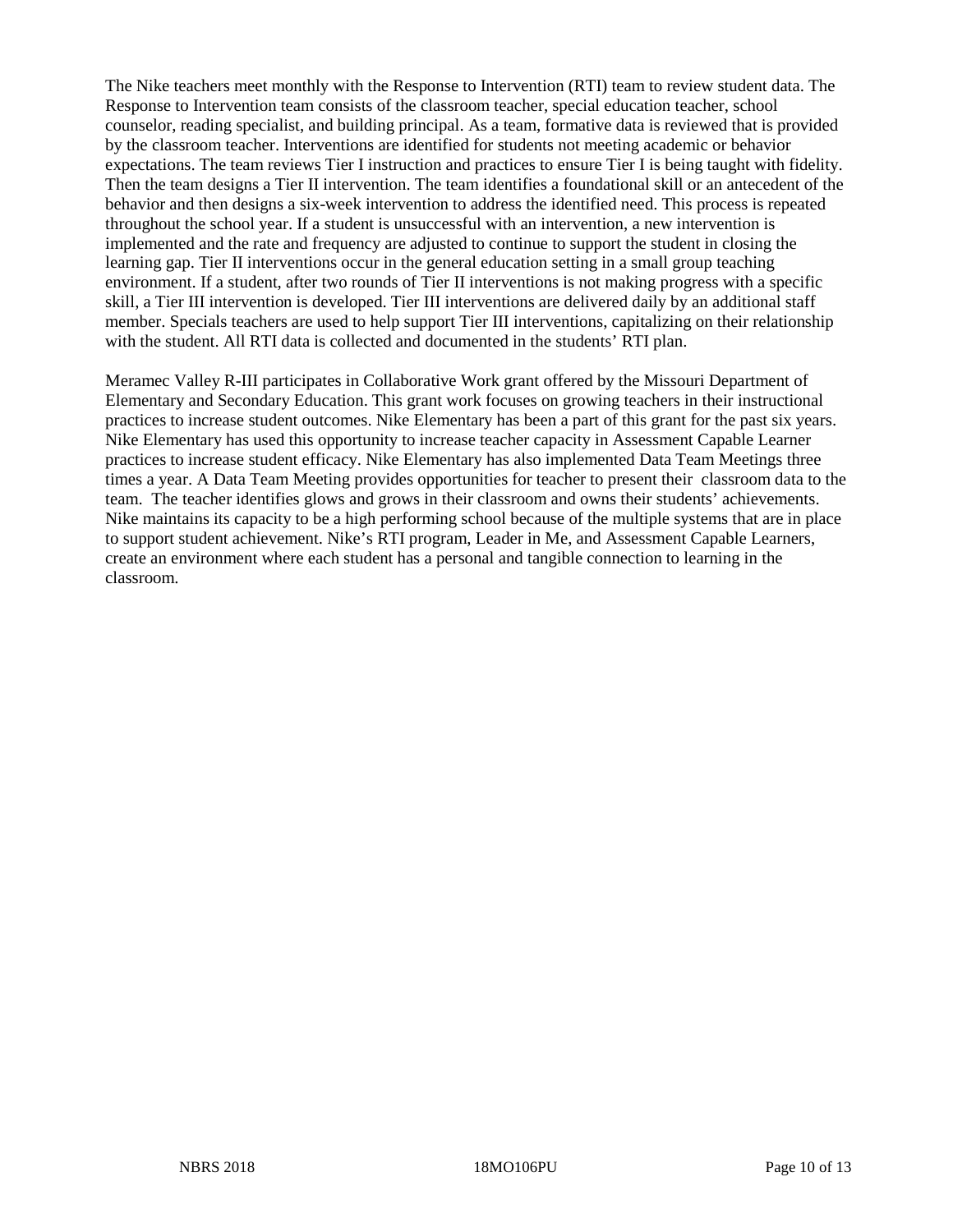#### **1. School Climate/Culture:**

Nike Knights start each day with a student facilitated morning broadcast of the daily announcements. Morning hosts lead the Nike community through the Pledge of Allegiance, Nike Character Pledge, and celebrations of the day of student learning. Following the morning broadcast on Google Hangout, each classroom participates in the classroom meeting to begin the day. During this time, students have a voice in the classroom management and structure of the day. Students participate in goal setting and develop an action plan for what they will do to meet this goal. This connects to the 7 Habits of Effective Students and assessment capable learners, which are the foundations of Nike's school culture. Teachers implemented The Big Ideas video series on Growth Mindset to provide a common language for students to have conversations around how they approach problems in the classroom. Teachers support students in socialemotional learning connections throughout the day to provide real-world examples in the classroom setting. This fosters student relationships with one another and also as a group. Teachers use this time to support students in ensuring that they have the skills ready for a day of learning. Nike Elementary focuses on having clear expectations. Throughout hallways, behavior matrices are visible for students to reference throughout the day. Each matrix outlines expectations for that area of the building. The behavior matrix is broken down into three categories: Be Respectful, Be Responsible, Be Safe. Once per week, Principal Pride focuses on one behavior matrix and students can earn a principal pride ticket that then goes into a drawing at the end of the day.

Each week, the principal completes a newsletter of upcoming events and celebrations. Part of the weekly bulletin contains a spotlight on teaching and learning. The principal spotlights a teacher who has made learning engaging and meaningful for their students. This creates an environment where teachers feel supported and that their work is noticed. Moreover, at 3:45 pm each Friday, the faculty gathers in the lobby and each teacher shares a success from the week. The success is highlighted in the following week's teaching and learning newsletter. Many times, teachers will use this as an opportunity to highlight a colleague that they observed.

#### **2. Engaging Families and Community:**

The Nike community shares daily learning successes through various social media avenues. Nike utilizes Facebook, Twitter, and Class Dojo to share the learning experiences and celebrations of learning each day. These social media platforms have enabled Nike Elementary to tell our own story of the awesome learning experiences and successes that our students have each and every day.

Class Dojo has had the largest impact on parent communication. Parents get real-time data on student behaviors and are able to send messages to classroom teachers throughout the day. Classroom teachers post pictures of students being active participants in the learning process. Nike students participate in monthly attendance challenges to help increase student attendance. Each semester a Breakfast of Champions is held for those students who have met the district goal of 95% or better.

Community Service is a key tenant of the educational process of a Nike Knight. Student-led projects include food drives, hat/mitten/scarf drive, Jump Rope for Heart, Pennies for Patients, Hero's Day Lunch, Mom and Dad's breakfast, Grandparent's Day, and Veteran's Day brunch. Hero's Day is an invitation every September 11th for first responders to come and have lunch with students and explain their role in helping serve the community.

Nike Elementary PTO supports the school in hosting family events each month to help connect families and strengthen the home-to-school connection. Events are held in the evenings such as a family game night, board game night, trunk or treat, fall festival, and spring carnival, which helps the school become a place where the community can come together and where connections are made.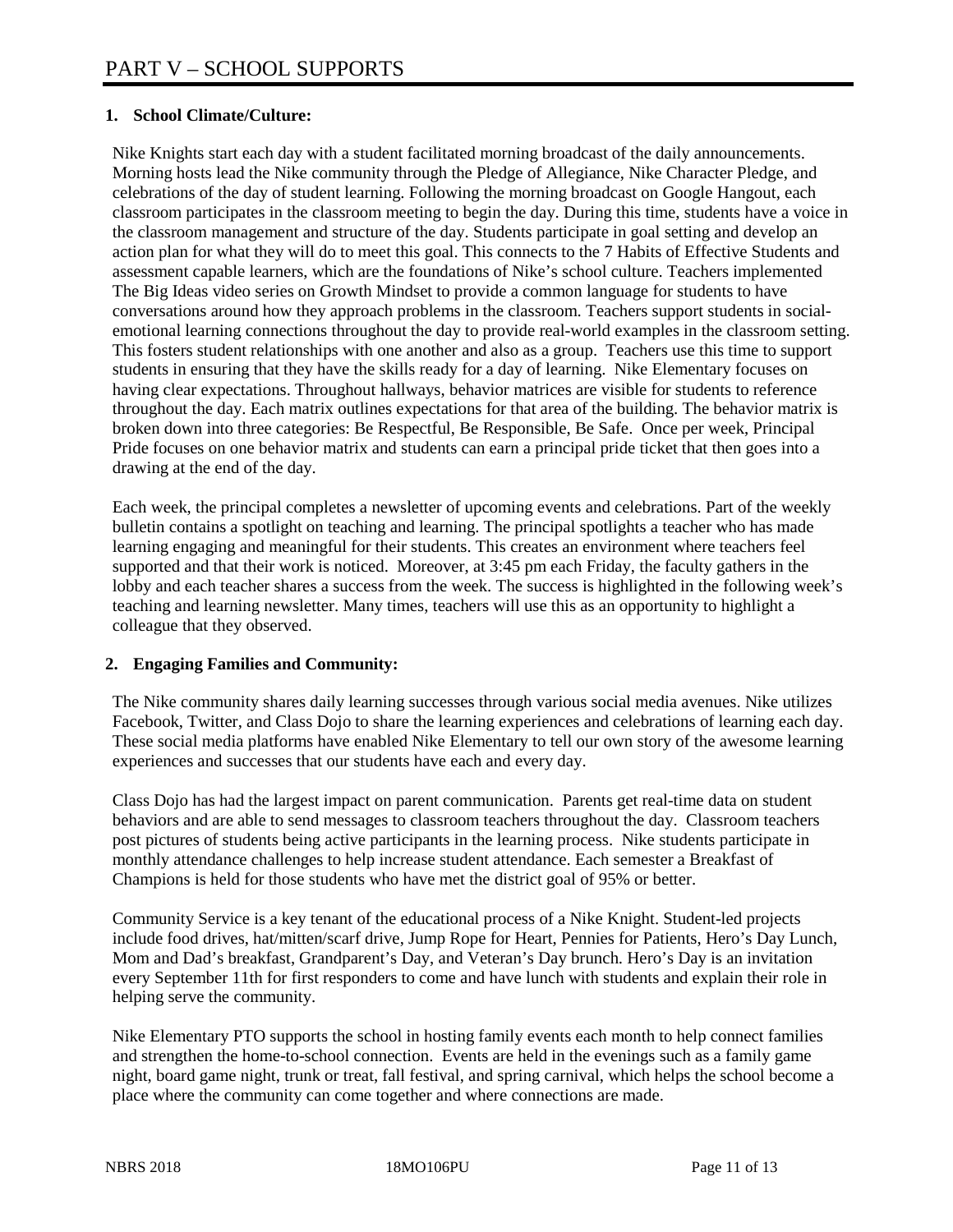#### **3. Professional Development:**

Meramec Valley R-III School District has designed their instructional calendar to provide monthly professional development for teachers and leaders. MVR-III understands that the greatest variable when it comes to student achievement is the teacher in the classroom. On first Wednesday of each month faculty participates in growing their skills to impact student learning. This time is split between district and building guided days. On district days, teachers participate in professional development that is aligned with the district's continuous improvement plan. For the past two years, the district has focused on growing teachers in planning and designing differentiated learning experiences for students. MVR-III designs each professional development day with various opportunities and levels of understanding so that teachers can design a professional development path that meets them at their level of understanding. Individualized professional development for teachers provides a more targeted approach to impact instructional practices. At the building level, the focus has been on Leader In Me/7 Habits and developing Assessment Capable Learners. Both initiatives support students in becoming active participants in the learning process with goal setting and self -reflecting on their own work. As a result, there has been an increase in student efficacy and increased student engagement in the learning process.

#### **4. School Leadership:**

The Principal's philosophy is one of shared leadership. Teachers are active participants in the decisionmaking process. With a full-time faculty of seven teachers, teachers are leaders. In a small building, it takes a community to move a student forward. There is no space or ideology that a specific student's success belongs to a specific teacher. The principal believes and has established a culture that everyone must wear multiple hats and participate in multiple roles in order for the school to succeed. The principal understands that collaboration with peers is important to the success of students and teachers and that being an island grade level can be hard. To help support staff, the principal has partnered with Robertsville Elementary in the district, to schedule teacher plan times at the same time to allow teachers to collaborate using Google Hangout. Moreover, teachers are expected to visit a colleague's classroom weekly for a five minute observation. After the observation, teachers complete a reflection form of What the teacher did, What the students did, and follow up questions. This practice supports that teachers are reflective practitioners and collaborative.

The principal has created a space for teacher voice through RTI meetings and monthly faculty meetings. During these opportunities, teachers share ideas and ways that the school can improve to better meet the learning needs of the students. The Principal does a survey each semester to gather feedback from teachers, parents, and students. This information is used to help guide the school improvement plan.

During Friday Nike Knight Round Up, each teacher shares their celebration of teaching and learning. Also at this time, teachers share ideas that they have to make the following week work better. As a community of learners, we focus on a growth mindset of how can we improve our practice to better meet the needs of our students.